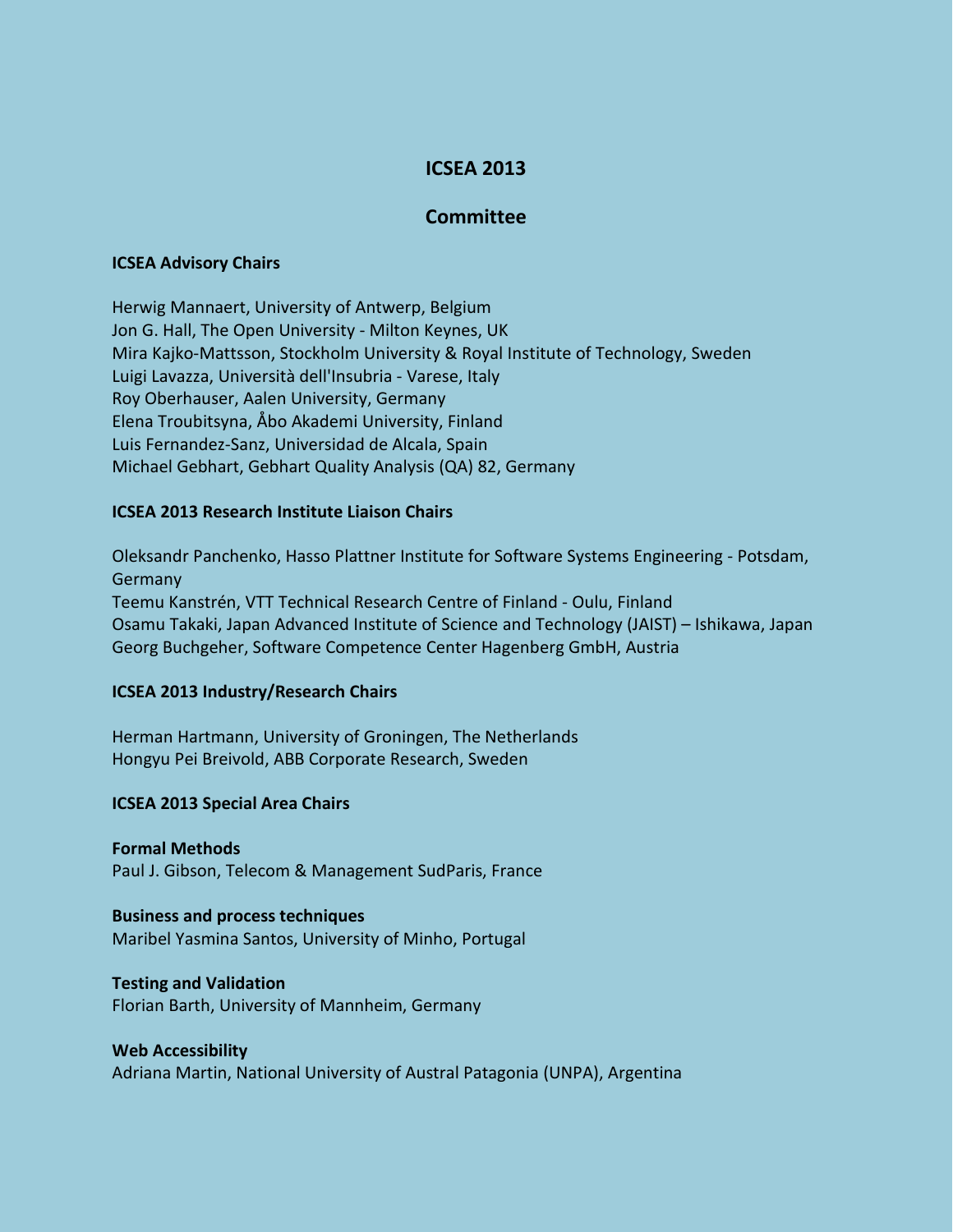# **ICSEA 2013 Technical Program Committee**

Shahliza Abd Halim, Universiti of Technologi Malaysia (UTM) - Skudai, Malaysia Adla Abdelkader, University of Oran, Algeria Moataz A. Ahmed, King Fahd University of Petroleum & Minerals – Dhahran, Saudi Arabia Syed Nadeem Ahsan, TU-Graz, Austria Mehmet Aksit, University of Twente, The Netherlands Ahmed Al-Moayed, Hochschule Furtwangen University, Germany Basem Y. Alkazemi, Umm Al-Qura University, Saudi Arabia Zakarya Alzamil, Riydh College of Technology, Saudi Arabia Vincenzo Ambriola, Università di Pisa, Italy Buzzi Andreas, Credit Suisse AG – Zürich, Switzerland Andreas S. Andreou, Cyprus University of Technology - Limassol, Cyprus Maria Anjum, Durham University, UK Paulo Asterio de Castro Guerra, Tapijara Programação de Sistemas Ltda. - Lambari, Brazil Colin Atkinson, University of Mannheim, Germany Robert Azarbod, Oracle Corporation, USA Thomas Baar, Hochschule für Technik und Wirtschaft (HTW) Berlin, Germany Gilbert Babin, HEC Montréal, Canada Muneera Bano, International Islamic University - Islamabad, Pakistan Fernando Sérgio Barbosa, Escola Superior de Tecnologia do Instituto Politécnico de Castelo Branco, Portugal Jorge Barreiros, CITI/UNL: Center of Informatics and Information Technology - UNL || ISEC/IPC: ISEC - Polytechnic Institute of Coimbra, Portugal Florian Barth, University of Mannheim, Germany Gabriele Bavota, University of Salerno, Italy Assia Belbachir, IFSTTAR - Versailles, France Noureddine Belkhatir, University of Grenoble, France Simona Bernardi, Centro Universitario de la Defensa / Academia General Militar - Zaragoza, Spain Celestina Bianco, Systelab Technologies - Barcelona, Spain Matthias Biehl, Royal Institute of Technology - KTH, Sweden Christian Bird, University of California, USA Kenneth Boness, Reading University, UK Marko Boskovic, Forschungsgesellschaft mbH – Wien, Austria Mina Boström Nakicenovic, Sungard Front Arena, Stockholm, Sweden Hongyu Pei Breivold, ABB Corporate Research, Sweden Georg Buchgeher, Software Competence Center Hagenberg GmbH, Austria Luigi Buglione, ETS Montréal / Engineering.IT S.p.A., Canada David W. Bustard, University of Ulster - Coleraine, UK Fabio Calefato, University of Bari, Italy Matteo Camilli, University of Milan, Italy Vinicius Cardoso Garcia, Centro de Informática (CIn) - Universidade Federal de Pernambuco (UFPE), Brazil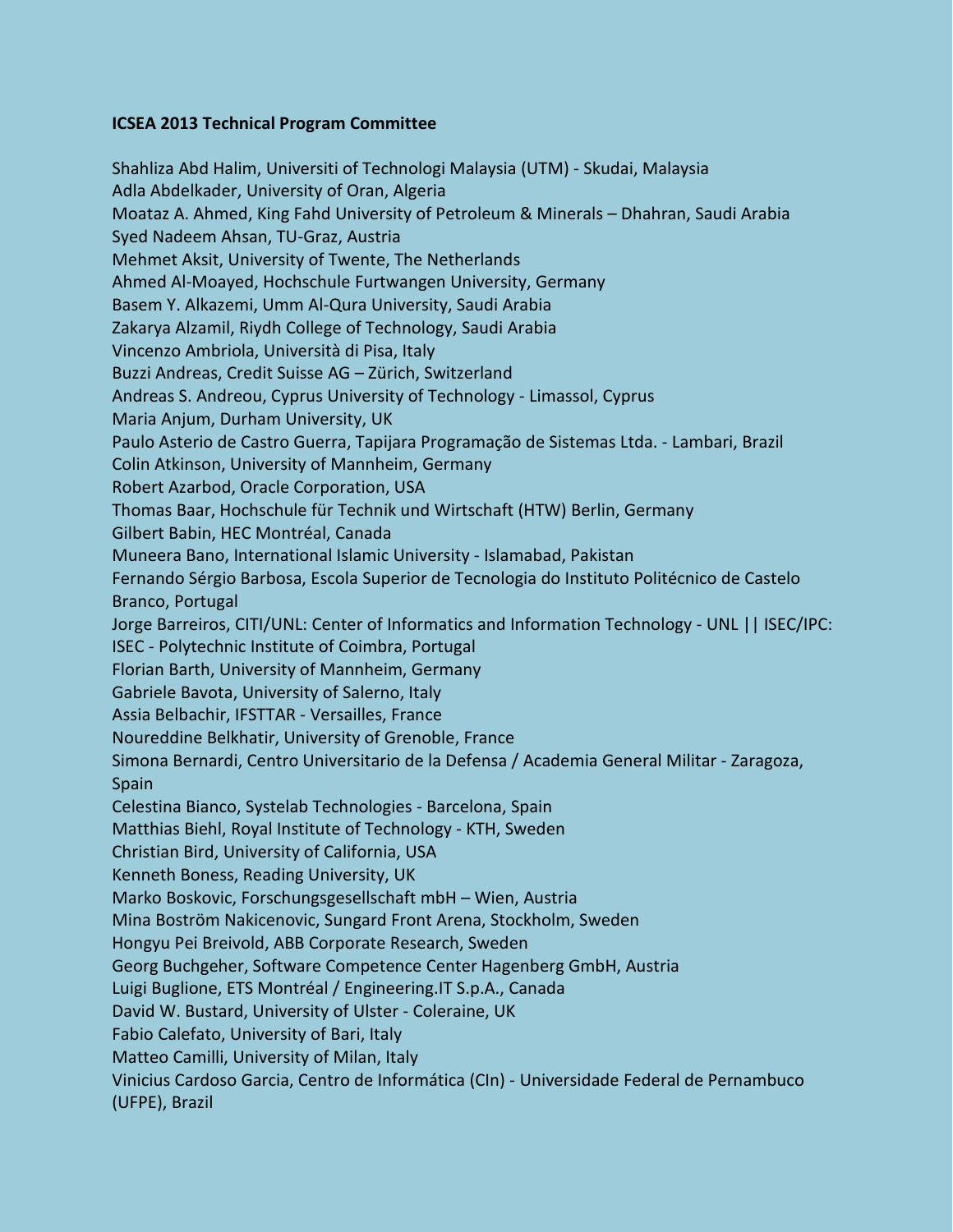José Carlos Metrôlho, Polytechnic Institute of Castelo Branco, Portugal Bengt Carlsson, Blekinge Institute of Technology – Karlskrona, Sweden Rocío Castaño Mayo, Universidad de Oviedo, Spain Alexandros Chatzigeorgiou, University of Macedonia, Greece Antonin Chazalet, IT&Labs, France Yoonsik Cheon, The University of Texas at El Paso, USA Vanea Chiprianov, University of Adelaide, Australia Morakot Choetkiertikul, Mahidol University, Thailand Antonio Cicchetti, Mälardalen University, Sweden Methanias Colaço Júnior, Federal University of Sergipe, Brazil Andrew Connor, Auckland University of Technology, New Zealand Rebeca Cortázar, University of Deusto - Bilbao, Spain Oliver Creighton, Siemens AG, Germany Carlos E. Cuesta, Rey Juan Carlos University - Madrid, Spain Beata Czarnacka-Chrobot, Warsaw School of Economics, Poland Darren Dalcher, Middlesex University - London, UK Claudio de la Riva, Universidad de Oviedo - Gijon, Spain Peter De Bruyn, University of Antwerp, Belgium Onur Demirors, Middle East Technical University, Turkey Giovanni Denaro, Università degli Studi di Milano - Bicocca, Italy Steven A. Demurjian, The University of Connecticut - Storrs, USA Antinisca Di Marco, University of L'Aquila - Coppito (AQ), Italy Tadashi Dohi, Hiroshima University, Japan José André Dorigan, State University of Londrina, Brazil Lydie du Bousquet, J. Fourier-Grenoble I University, LIG labs, France Juan Carlos Dueñas López, Universidad Politécnica de Madrid, Spain Lars Ebrecht, German Aerospace Centre (DLR), Germany Holger Eichelberger, University of Hildesheim, Germany Younès El Amrani, Université Mohammed V - Agdal, Morocco Mohamed El-Attar, King Fahd University of Petroleum and Minerals - Al Dhahran, Kingdom of Saudi Arabia Vladimir Estivill-Castro, Griffith University - Nathan, Australia Kleinner Farias, University of Vale do Rio dos Sinos (Unisinos), Brazil Fausto Fasano, University of Molise - Pesche, Italy Feipre Ferraz, CESAR / CIN-UFPE, Brazil Martin Filipsky, Czech Technical University in Prague, Czech Republic Derek Flood, Dundalk Institute of Technology (DkIT), Ireland Jicheng Fu, University of Central Oklahoma, USA Matthias Galster, University of Canterbury, New Zealand G.R. Gangadharan, IDRBT, India Stoyan Garbatov, Instituto de Engenharia de Sistemas e Computadores Investigação e Desenvolvimento - Lisboa, Portugal Kiev Gama, UFPE, Brazil Antonio Javier García Sánchez, Technical University of Cartagena, Spain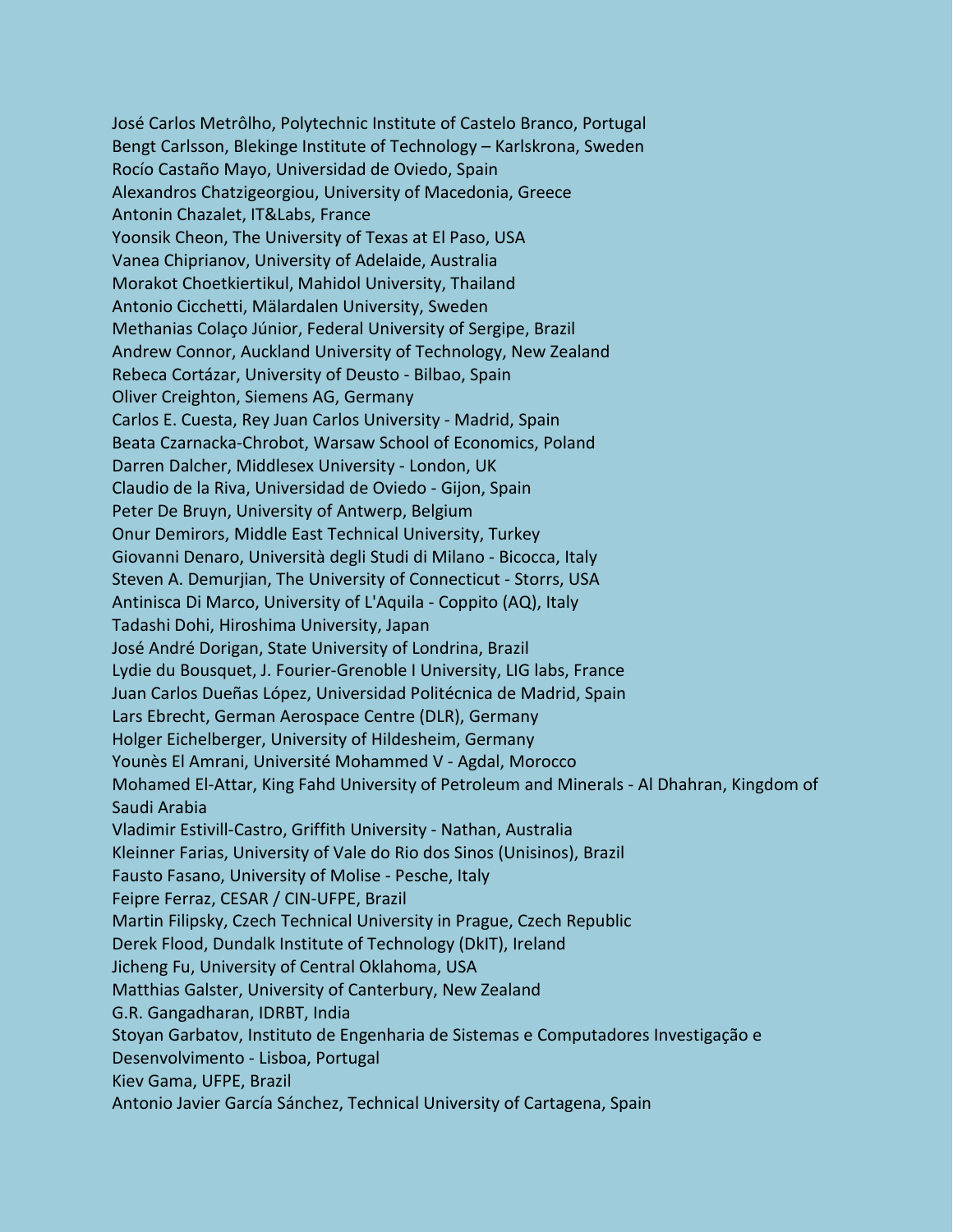José García-Fanjul, University of Oviedo, Spain Michael Gebhart, Gebhart Quality Analysis (QA) 82, Germany Paul J. Gibson, Telecom & Management SudParis, France Rainer Gimnich, IBM Deutschland – Frankfurt, Germany Ignacio González Alonso, Infobótica RG University of Oviedo, Spain Oleg Gorbik, Accenture - Riga Delivery Centre, Latvia Mohamed Graiet, ISIMS, MIRACL, Monastir, Tunisia Gregor Grambow, University of Ulm, Germany Vic Grout, Glyndwr University - Wrexham, UK Bidyut Gupta, Southern Illinois University, USA Ensar Gul, Marmara University - Istanbul, Turkey Zhensheng Guo, Siemens AG - Erlangen, Germany Nahla Haddar, University of Sfax, Tunisia Waqas Haider Khan Bangyal, IUI Islamabad, Pakistan Imed Hammouda, Tampere University of Technology, Finland Jameleddine Hassine, King Fahd University of Petroleum & Minerals (KFUPM), Saudi Arabia Željko Hocenski, University Josip Juraj Strossmayer of Osijek, Croatia Bernhard Hollunder, Furtwangen University of Applied Sciences, Germany Siv Hilde Houmb, Secure-NOK AS / Gjøvik University College, Norway LiGuo Huang, Southern Methodist University Huang, USA Oliver Hummel, Karlsruhe Institute of Technology (KIT), Germany Noraini Ibrahim, University of Technology Malaysia (UTM), Malaysia Jun Iio, Mitsubishi Research Institute, Inc. - Tokyo, Japan Naveed Ikram, Riphah International University – Islamabad, Pakistan Emilio Insfran, Universitat Politècnica de València, Spain Shareeful Islam, University of East London, U.K. Werner Janjic, University of Mannheim, Germany Slinger Jansen (Roijackers), Utrecht University, The Netherlands Kashif Javed, Abo Akademi University, Finland Hermann Kaindl, TU-Wien, Austria Mira Kajko-Mattsson, Stockholm University and Royal Institute of Technology, Sweden Yasutaka Kamei, Kyushu University, Japan Ahmed Kamel, Concordia College - Moorhead, USA Yasutaka Kamei, Kyushu University, Japan Dariusz W. Kaminski, The Open University, UK Teemu Kanstrén, VTT Technical Research Centre of Finland - Oulu, Finland Lucia Kapova, Karlsruhe Institute of Technology, Germany Tatjana Kapus, University of Maribor, Slovenia Krishna M. Kavi, University of North Texas, USA Carlos Kavka, ESTECO SpA, Italy Thorsten Keuler, Fraunhofer Institute for Experimental Software Engineering - Kaiserslautern, **Germany** Foutse Khomh, Queen's University, Canada Holger Kienle, Mälardalen University, Sweden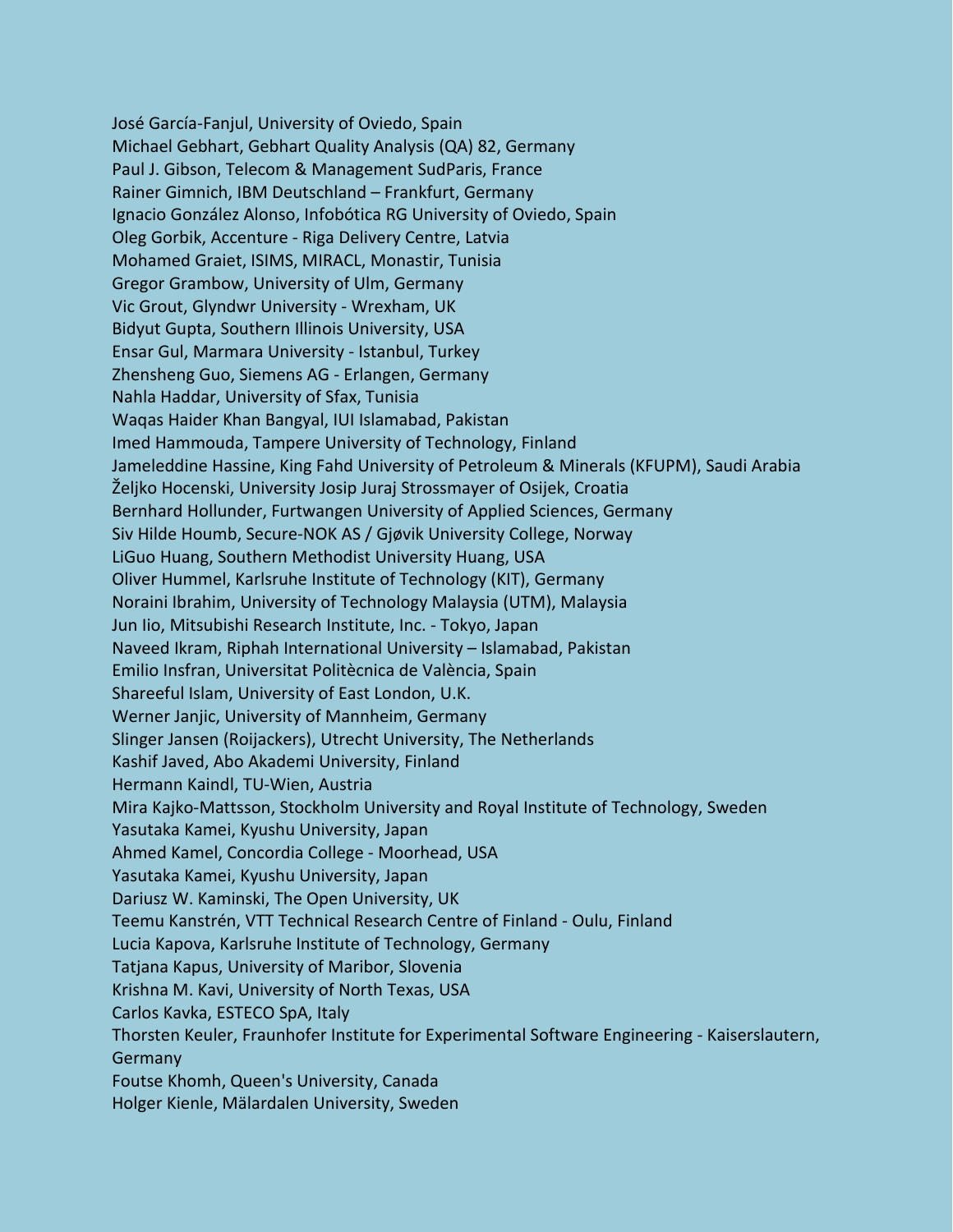Reinhard Klemm, Avaya Labs Research, USA Mourad Kmimech, l'Institut Supérieur d'informatique de Mahdia (ISIMA), Tunisia Jens Knodel, Fraunhofer IESE, Germany William Knottenbelt, Imperial College London, UK Radek Kocí, Brno University of Technology, Czech Republic Christian Kop, Alpen-Adria-Universität Klagenfur, Austria Georges Edouard Kouamou, National Advanced School of Engineering - Yaoundé, Cameroon Anne Koziolek, Karlsruhe Institute of Technology, Germany Sègla Kpodjedo, Ecole Polytechnique de Montréal, Canada Natalia Kryvinska, University of Vienna, Austria Tan Hee Beng Kuan, Nanyang Technological University, Singapore Sukhamay Kundu, Louisiana State University - Baton Rouge, USA Eugenijus Kurilovas, Vilnius University and Vilnius Gediminas Technical University, Lithuania Rob Kusters, Open University/Eindhoven University of Technology, Netherlands Alla Lake, LInfo Systems, LLC - Greenbelt, USA Einar Landre, Statiol ASA, Norway Kevin Lano, King's College London, UK Jannik Laval, University Bordeaux 1, France Luigi Lavazza, Università dell'Insubria - Varese, Italy Luka Lednicki, University of Zagreb, Croatia Plinio Sá Leitão-Junior, Federal University of Goias, Brazil Jörg Liebig, University of Passau, Germany Maria Teresa Llano Rodriguez, Heriot-Watt University, UK Klaus Lochmann, Technische Universität München, Germany Sérgio F. Lopes, University of Minho, Portugal Juan Pablo López-Grao, University of Zaragoza, Spain Ricardo J. Machado, University of Minho, Portugal Sajjad Mahmood, King Fahd University of Petroleum and Minerals, Saudi Arabia Charif Mahmoudi, LACL - Paris 12 University, France Nicos Malevris, Athens University of Economics and Business, Greece Herwig Mannaert, University of Antwerp, Belgium Eda Marchetti, ISTI-CNR - Pisa Italy Alexandre Marcos Lins de Vasconcelos, Federal University of Pernambuco, Brazil Leonardo Mariani, University of Milano-Bicocca, Italy Adriana Martin, National University of Austral Patagonia (UNPA), Argentina Miriam Martínez Muñoz, Universidad de Alcalá de Henares, Spain Jose Antonio Mateo, Aalborg University, Denmark Karl Meinke, KTH Royal Institute of Technology, Sweden Igor Melatti, Sapienza Università di Roma, Italy Jose Merseguer, Universidad de Zaragoza, Spain Markus Meyer, University of Applied Sciences Ingolstadt, Germany João Miguel Fernandes, Universidade do Minho - Braga, Portugal Amir H. Moin, German Research Center for Artificial Intelligence (DFKI), Germany Hassan Mountassir, University of Besançon, France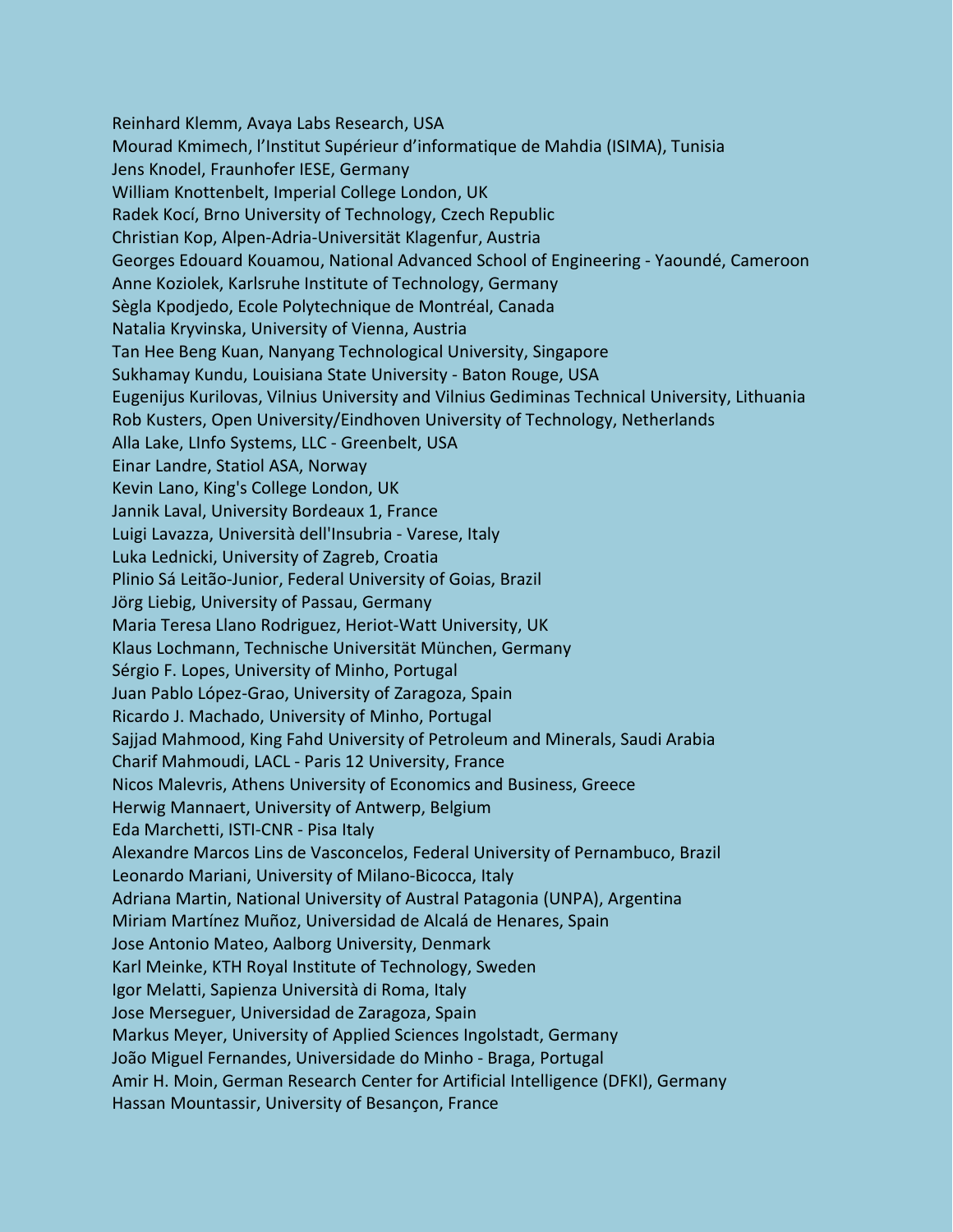Henry Muccini, University of L'Aquila, Italy Mahmood Niazi, King Fahd University of Petroleum and Minerals, Saudi Arabia Oksana Nikiforova, Riga Technical University, Latvia Natalja Nikitina, KTH Royal Institute of Technology - Stockholm, Sweden Mara Nikolaidou, Harokopio University of Athens, Greece Marcellin Julius Nkenlifack, Univeristé de Dschang - Bandjoun, Cameroun Tetsuo Noda, Shimane University, Japan Marc Novakouski, Software Engineering Institute/Carnegie Mellon University, USA Roy Oberhauser, Aalen University, Germany Pablo Oliveira Antonino de Assis, Fraunhofer Institute for Experimental Software Engineering - IESE, Germany Flavio Oquendo, IRISA - University of South Brittany, France Baris Ozkan, Middle East Technical University, Turkey Claus Pahl, Dublin City University, Ireland Marcos Palacios, University of Oviedo, Spain Kai Pan, Microsoft Corporation, U.S.A. Päivi Parviainen, VTT, Software Technologies Center, Finland Aljosa Pasic, ATOS Research, Spain Fabrizio Pastore, University of Milano - Bicocca, Italy Asier Perallos, University of Deusto, Spain Óscar Pereira, University of Aveiro, Portugal David Pheanis, Arizona State University, USA Pasqualina Potena, Università degli Studi di Bergamo, Italy Christian Prehofer, Kompetenzfeldleiter Adaptive Kommunikationssysteme / Fraunhofer-Einrichtung für Systeme der Kommunikationstechnik ESK – München, Germnay Abdallah Qusef, University of Salerno, Italy Claudia Raibulet, Università degli Studi di Milano-Bicocca, Italy Muthu Ramachandran, Leeds Metropolitan University, UK Amar Ramdane-Cherif, University of Versailles, France Gianna Reggio, DIBRIS - University of Genova, Italy Zhilei Ren, Dalian University of Technology, China Hassan Reza, University of North Dakota - School of Aerospace, USA Samir Ribic, University of Sarajevo, Bosnia and Herzegovina Elvinia Riccobene, University of Milan, Italy Daniel Riesco, National University of San Luis, Argentina Gabriela Robiolo, Universidad Austral, Argentina Oliveto Rocco, University of Molise, Italy Daniel Rodríguez, University of Alcalá, Madrid, Spain María Luisa Rodríguez Almendros, Universidad de Granada, Spain Siegfried Rouvrais, TELECOM Bretagne, France Mercedes Ruiz Carreira, Universidad de Cádiz, Spain Krzysztof Sacha, Warsaw University of Technology, Poland Sébastien Salva, LIMOS-CNRS / Auvergne University / IUT d'Aubière, France Luca Santillo, Agile Metrics, Italy